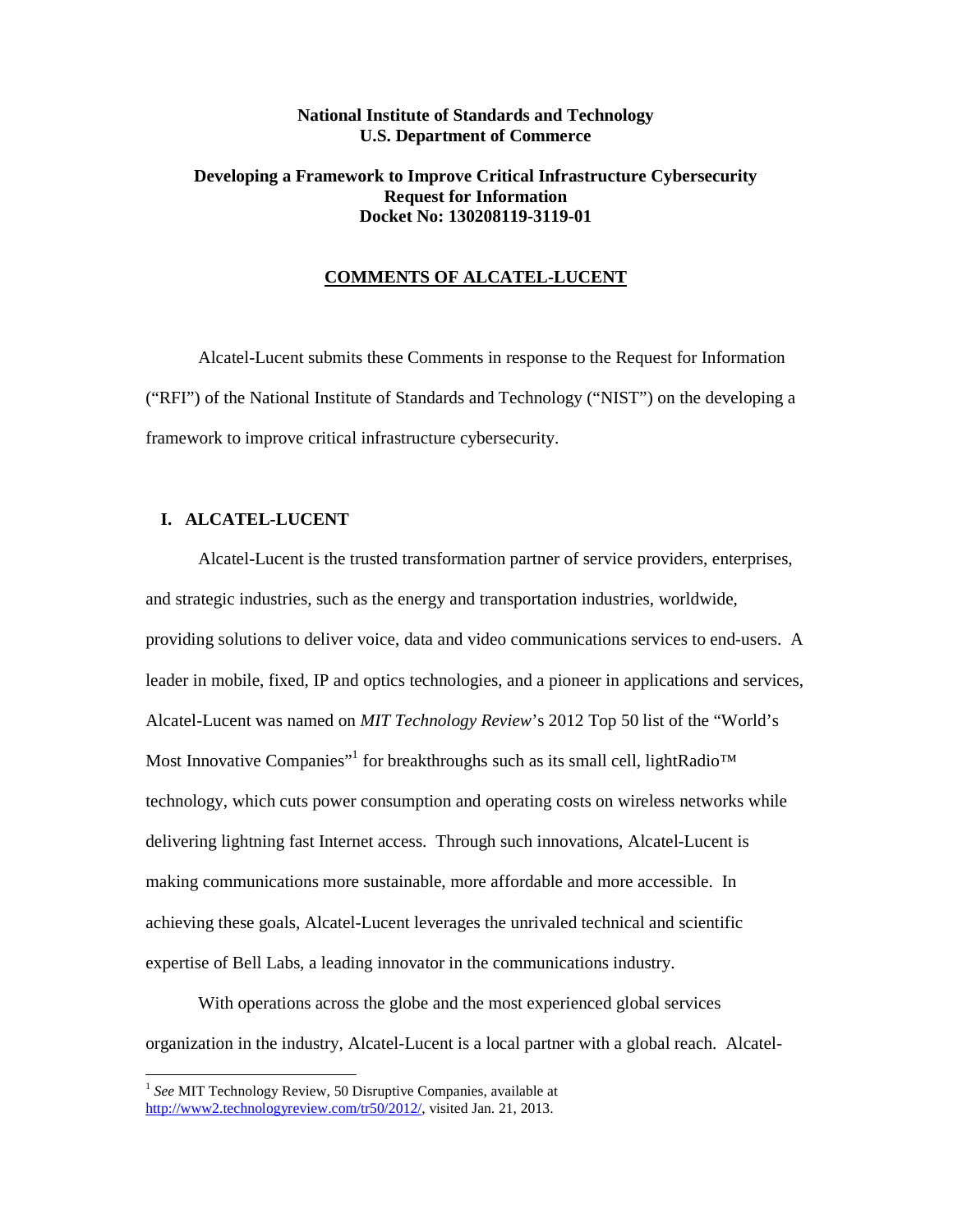Lucent's presence in the United States, home to Bell Labs' global headquarters, is central to its position as a world leader in emerging telecommunications technologies.

 Alcatel-Lucent recognizes security as a major concern and a critical part of each step in the deployment and operation of information and communications technology ("ICT") infrastructure and services. ICT security takes on even greater significance when it is related to critical infrastructure.

 Alcatel-Lucent's security services ensure that solutions deployed by our customers are in line with best-in-class security standards and practices. We understand complex security requirements and issues inherent in next-generation networks and services, in particular as they apply to critical infrastructures and their operators.

 The complexity of securing IP-based critical networks requires highly advanced skill sets. Alcatel-Lucent has this expertise across disciplines such as security assessments, planning, design and integration, within a well-established process that has been applied in very successful engagements with large enterprise, government, and service provider customers. The Alcatel-Lucent globally deployed security team offers comprehensive, multi- vendor, industry-leading reliability and security expertise that can guide the customer organization through the complexity of a transformation effort in a way that creates confidence and reduces risk. Managed security services has also become a vital part of the offering as more organizations recognize the importance of a professional force that can monitor network security and provide advanced security services on a 24 by 7 basis.

 Alcatel-Lucent entered into a National Security Agreement ("NSA") with the U.S. Government at the time of its merger in 2006. This agreement requires Alcatel-Lucent to implement processes to protect the security and confidentiality of products or services provided to or affecting U.S. communications infrastructure or the U.S. Government worldwide.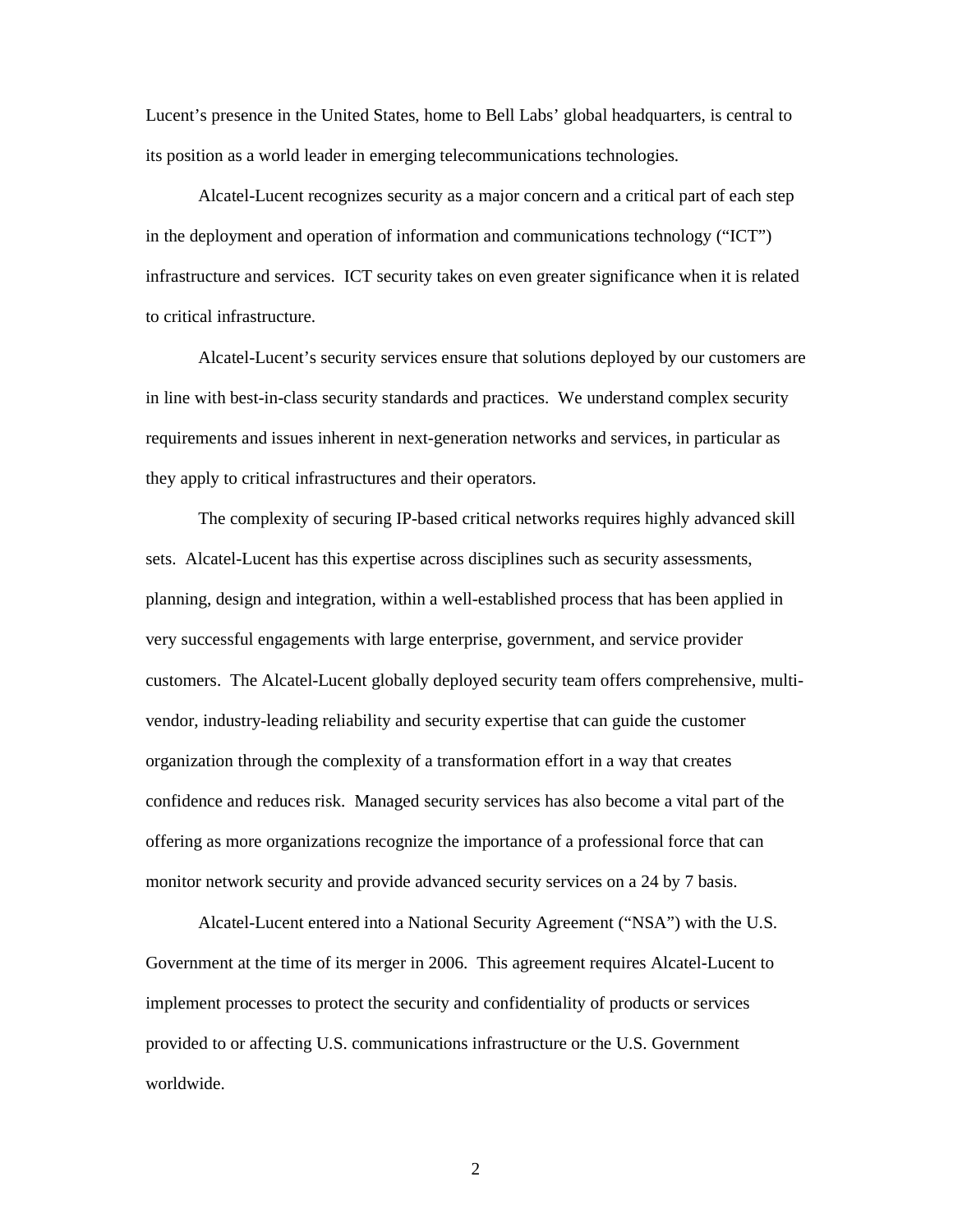## **II. RESPONSE TO RFI QUESTIONS**

 Alcatel-Lucent appreciates NIST's commitment to developing a cybersecurity framework that is "a living document that allows for ongoing consultation in order to address constantly evolving risks  $\dots$ ."<sup>2</sup> Alcatel-Lucent further agrees with NIST's approach when it states that, "the Cybersecurity Framework will not prescribe particular technological solutions or specifications,"<sup>3</sup> and that it, "will develop the Framework that is consistent with its mission to promote U.S. innovation and industrial competitiveness through the development of standards and guidelines in consultation with stakeholders in both government and industry."<sup>4</sup> Alcatel-Lucent applauds this approach and provides these comments to assist in the success of this "voluntary consensus-based process."<sup>5</sup>

 Alcatel-Lucent looks forward to continued consultations as this process moves forward. Below, we address select questions set forth in the RFI, with a focus on the ICT sector and its interrelationship with other critical infrastructure sectors.

## **Current Risk Management Practices**

#### $\mathbf{I}$ .  *practices across critical infrastructure? What do organizations see as the greatest challenges in improving cybersecurity*

 The greatest challenges to improving cybersecurity practices are the scope, complexity and rate of change of the problem. Responses to cybersecurity must be dynamic, making attempts to regulate in this area with static rules or technology mandates potentially counterproductive. It is for this reason that Alcatel-Lucent recommends an industry-led, standards based approach to cybersecurity.

-

 $<sup>2</sup>$  RFI at 9.</sup>

 <sup>3</sup>*Id.* at 5.

 <sup>4</sup>*Id.* 

 <sup>5</sup>*Id.* at 9.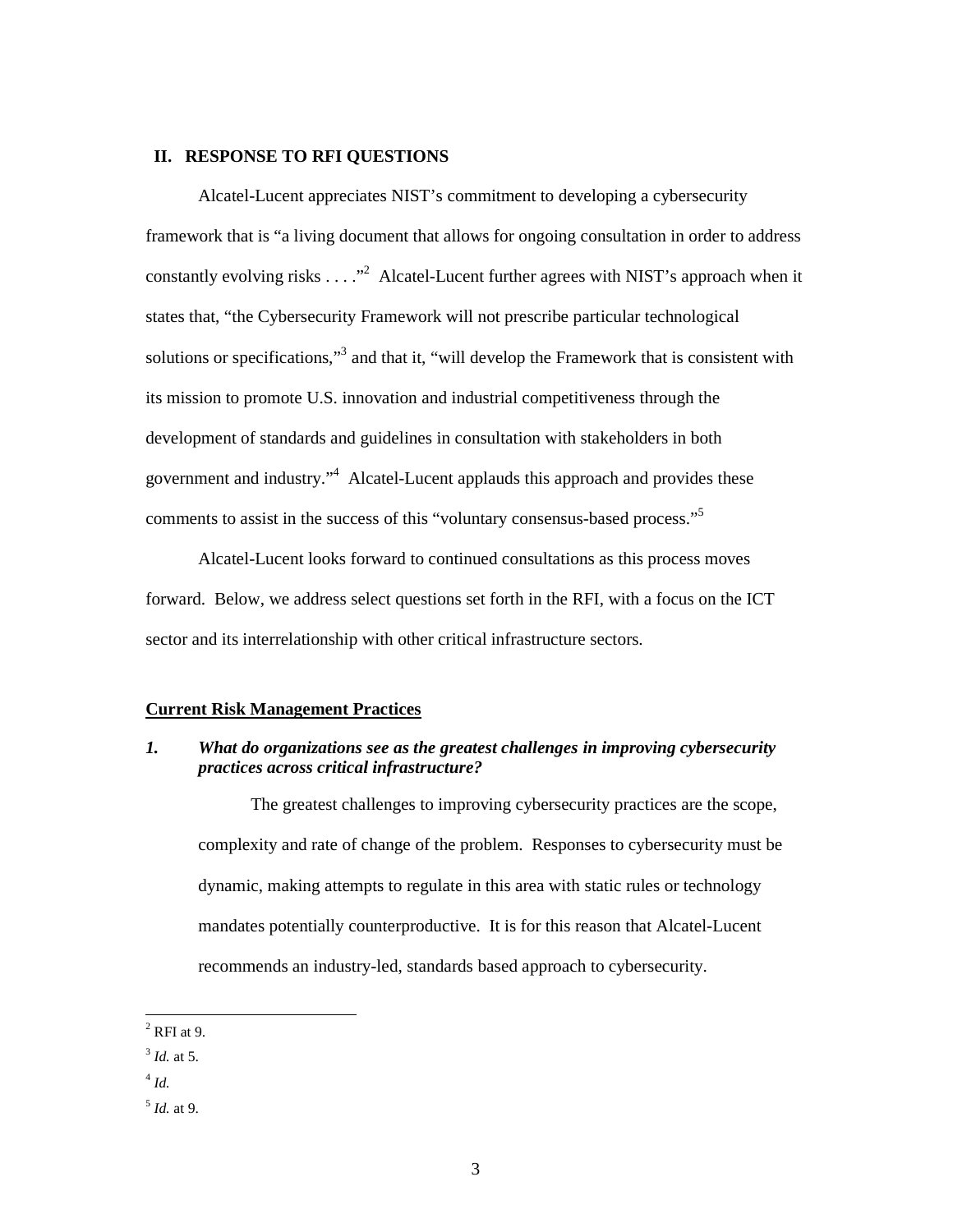Furthermore, each critical infrastructure sector operates independently of the others – there is no "one-size-fits-all" solution. Each sector has its own distinct business priorities, risk factors, cybersecurity concerns, primary regulatory agencies and regulations. These factors also have led to the lack of a common security lexicon to be used across critical infrastructure sectors. While there is no single cybersecurity solution that will work for every sector, a common security lexicon and a mapping of regulations between critical infrastructure sectors would be critical to any overarching cybersecurity framework.

#### 2.  *standards-based Framework for critical infrastructure? 2. What do organizations see as the greatest challenges in developing a cross-sector*

 Alcatel-Lucent sees four major challenges to developing a cross-sector, standards-based framework for critical infrastructure.

 First, Alcatel-Lucent is concerned that any regulatory framework may be too prescriptive and, as a result, will limit the ability to rapidly respond to emerging threats. Such prescriptive standards will draw resources to mandatory requirements that would quickly become outmoded. Any framework must allow for and encourage adaptability and discretion based on sound risk management principles.

 A second challenge arises from the unintended consequences that can result from a greater level of transparency of cybersecurity measures in the wake of a security breach. Companies want to do the right thing, but no system is perfect, especially in light of the pervasive, ever-evolving threats to various sectors. The increased visibility that comes with a standard framework and associated reporting of breaches can create commercial as well as operational risk for companies resulting in a natural resistance to adoption. The framework should thus focus on core principles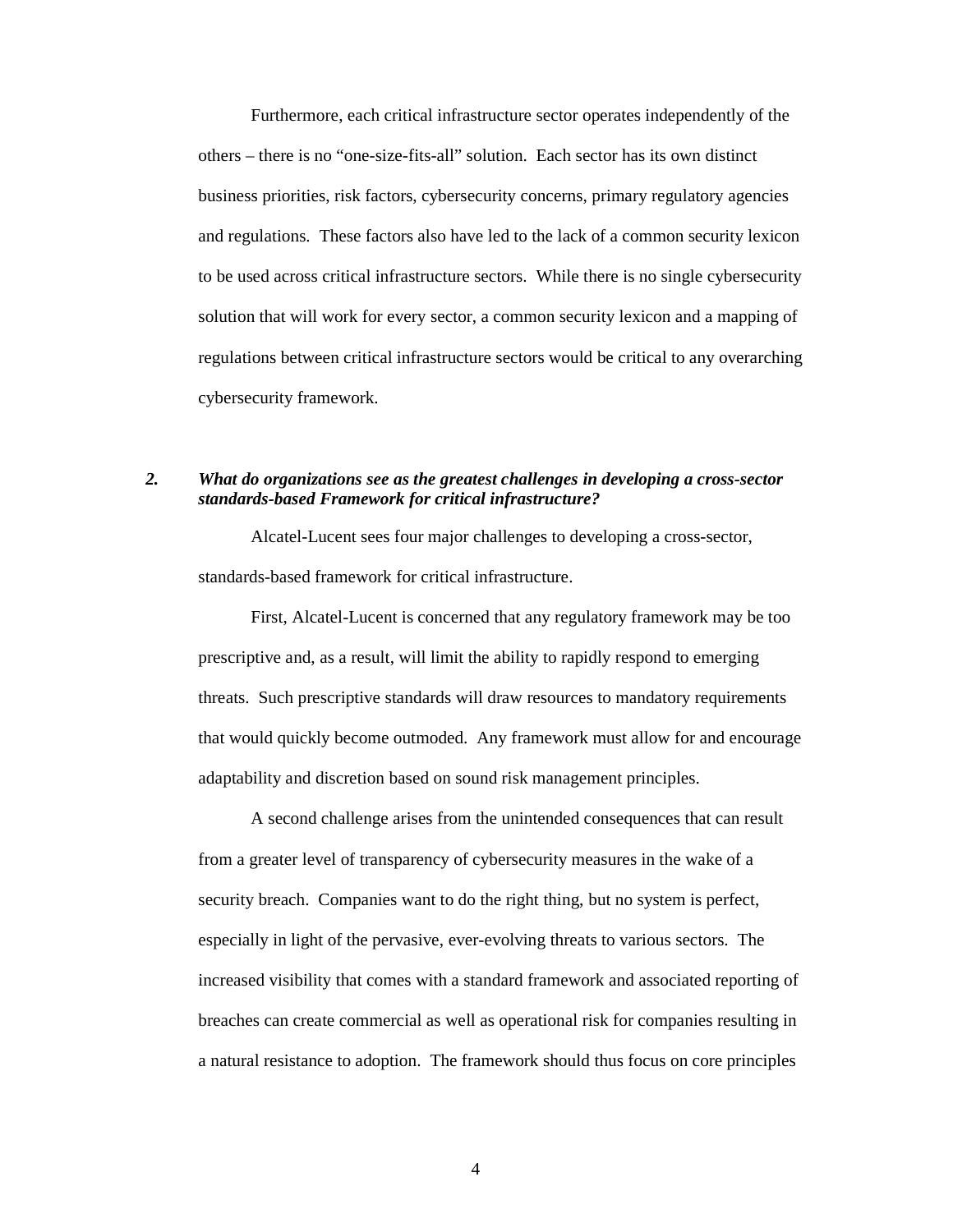and evolving technologies to combat threats over the long haul, while providing sufficient flexibility and protection to combat the risks associated with transparency.

 Third, as described above, each critical infrastructure sector operates independently with different regulatory frameworks and business conditions and is subject to different threats. A common lexicon as well as a harmonization of standards will be required to converge on a cross-sector security framework for critical infrastructure. A cross-sector security framework will also have to be flexible enough to adapt to the different business conditions and business priorities of critical infrastructure organizations. Common standards and protocols will also need to be developed to facilitate communication between the different critical infrastructure sectors.

 Fourth, we increasingly live in a "borderless" business environment. Information and communication technologies are no longer confined to national boundaries. These technologies are truly global, inter-connected and inter-dependent, and thus require an international, coordinated and comprehensive legal framework to deal with cyber threats. It is therefore imperative that the framework developed in the U.S. incorporate international standards that can be adopted world-wide to best protect critical infrastructure systems.

# 3. Describe your organization's policies and procedures governing risk generally and  *cybersecurity risk specifically. How does senior management communicate and oversee these policies and procedures?*

 At Alcatel Lucent, risk management is addressed in its policy on risk management of physical assets and operations along with its insurance principles and risk engineering principles, both signed by the Chief Financial Officer. They cover the following areas: risk engineering, enterprise risk mapping (identification,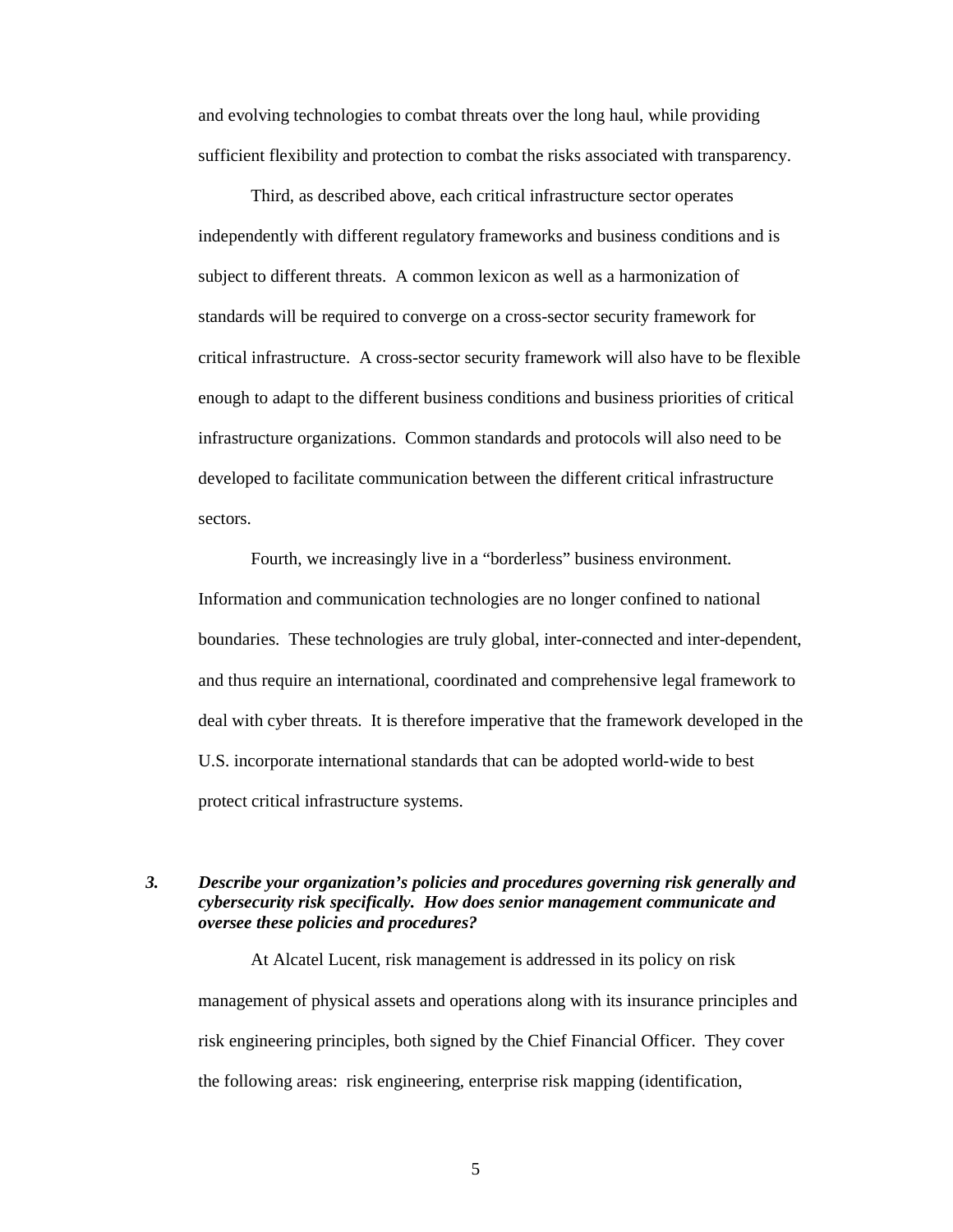prioritization, and quantification), loss prevention and safety, and business continuity management. Alcatel-Lucent management oversees the overall Enterprise Risk Management ("ERM") process.

 Alcatel-Lucent strives to incorporate appropriate security controls into information resources from the outset, governing risk generally and cybersecurity risk specifically. This is a key concept for any organization seeking to optimize security. Security protection measures and levels shall be commensurate with a resource's value to the corporation, as determined by the results of a formal risk assessment. Alcatel-Lucent has adopted detailed policies and procedures, including the following sample policies regarding information protection:

- Information resources shall have a designated information owner and resource administrator.
- Information owners shall have management responsibility for classifying and protecting their information resources into one of the following classifications: Open, Internal, Confidential, or Highly Confidential.
- • Resource administrators shall protect their information resources according to the information classification level and guidance from Information Owner.
- Initial and periodic risk assessments shall be performed to determine the security controls required to protect information resources.
- Specific controls must be followed when handling, labeling, duplicating, distributing, storing, transporting and disposing of sensitive electronic or hard copy media.

At Alcatel-Lucent, communication of the cybersecurity and general security

policies include mandatory training and awareness messages. Further education as

well as oversight are implemented through a program of policy deployment,

compliance self assessments supported by reviews of responses and evidence by

security subject matter experts, enforcement of outsourcing contractual obligations,

and security reviews in activities that have the potential to introduce risk (e.g.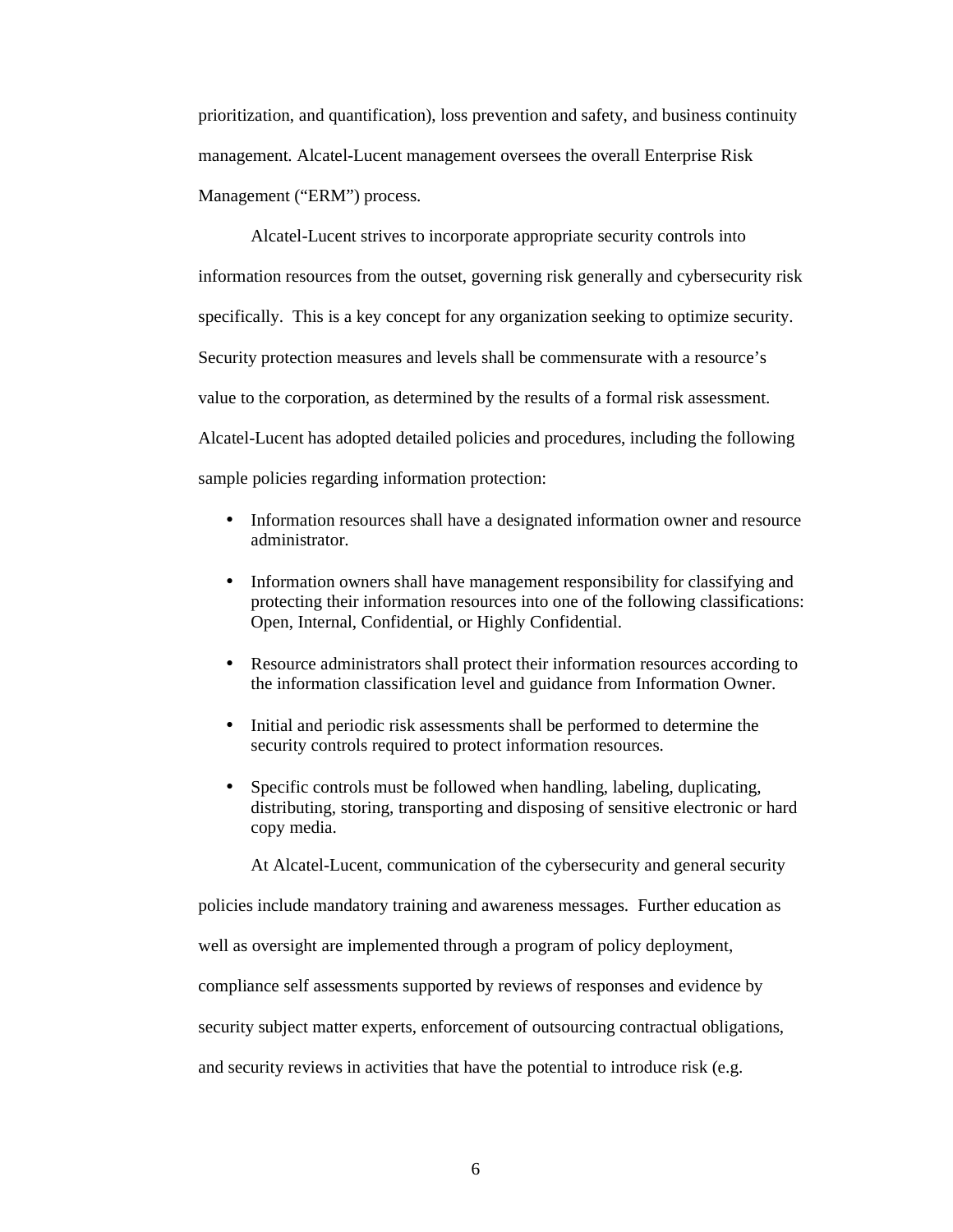projects, third party connections, etc.). A similar approach is recommended for other organizations seeking to optimize security practices.

#### $\boldsymbol{4}$ . *Where do organizations locate their cybersecurity risk management program/office?*

 Organizations often locate their information Security function under the office of the Chief Information Security Officer, as does Alcatel-Lucent. However, cybersecurity risk management responsibilities should also be embedded within several offices within a company, including, for example, Information Security, Information Technology Operations, Legal, Chief Technology Officer and Chief Security Officer/Physical Security.

#### How do organizations define and assess risk generally and cybersecurity risk *specifically?*

 A risk management process should be a core element of any organization's risk management framework. Alcatel-Lucent defines and assesses risks through a number of processes. Alcatel-Lucent utilizes an overall ERM process for identification and management of key business risks. The ERM process is overseen by the Management Committee and the Audit & Finance Committee. It is based on an 80-line standard risk register (discussed further below in response to question 7), and risks are assessed in terms of severity of the impact, likelihood of occurrence and control effectiveness. Risks having monetary exposures are quantified. Each key risk has its mitigating action plans identified and monitored. Cybersecurity risks are included in the risk catalogue.

 As part of our overall risk management framework, there is an underlying risk assessment process that is conducted across all operating units on an annual basis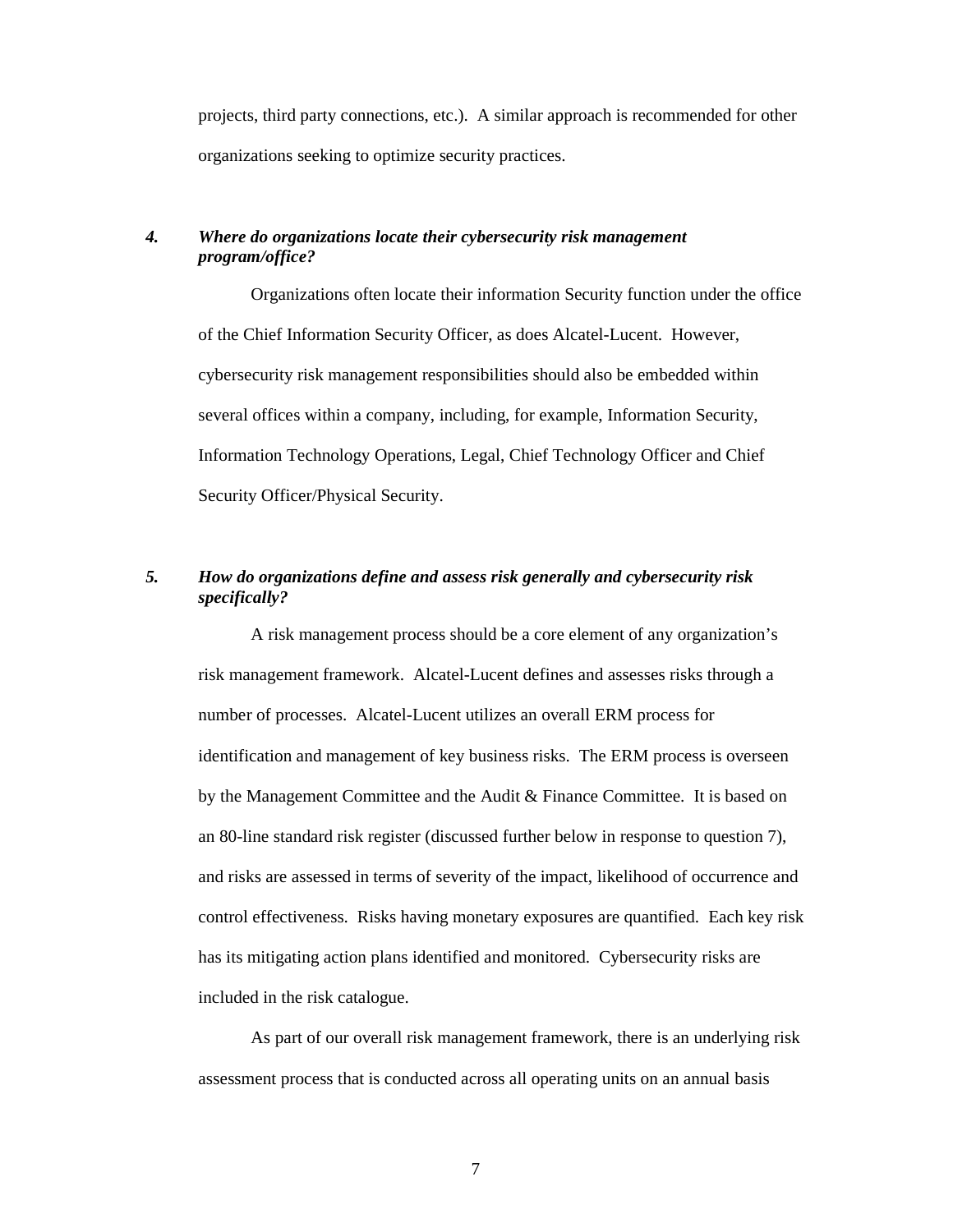focused on information security risks. An overall information security risk mitigation plan is developed and executed at both the program and operating unit level. A key component for each operating unit is the requirement to identify and conduct a formal assessment of critical ecosystems. This includes the evaluation of threats, risks and business impacts, with particular focus on ecosystems most likely to be targets of advanced persistent threat ("APT") attacks. Assessment elements also include perimeter definition, identification of applicable solutions/controls and compliance assessments of the associated assets and environments.

#### *enterprise risk management?*  To what extent is cybersecurity risk incorporated into organizations' overarching

 Alcatel-Lucent identifies key cybersecurity risks through the information security compliance program included in the ERM process and risk register. (See response to question 5, above). Incorporating cybersecurity into this overall risk management process is critical to placing cybersecurity risks into a proper business and operational risk context. In this way, internal cybersecurity policies also leverage and build upon existing processes and practices, which is an important concept for the cybersecurity framework.

#### *understand, measure, and manage risk at the management, operational, and technical levels? Xhat standards, guidelines, best practices, and tools are organizations using to*

 Alcatel-Lucent's ERM process has been in place for more than a decade. Our ERM process complies with the integrated Committee of Sponsoring Organizations of the Treadway Commission ("COSO") II framework (which allows companies to structure all kinds of risks and organize appropriate mitigating actions), and aligns with the recommendations of the French Autorité des Marchés Financiers and the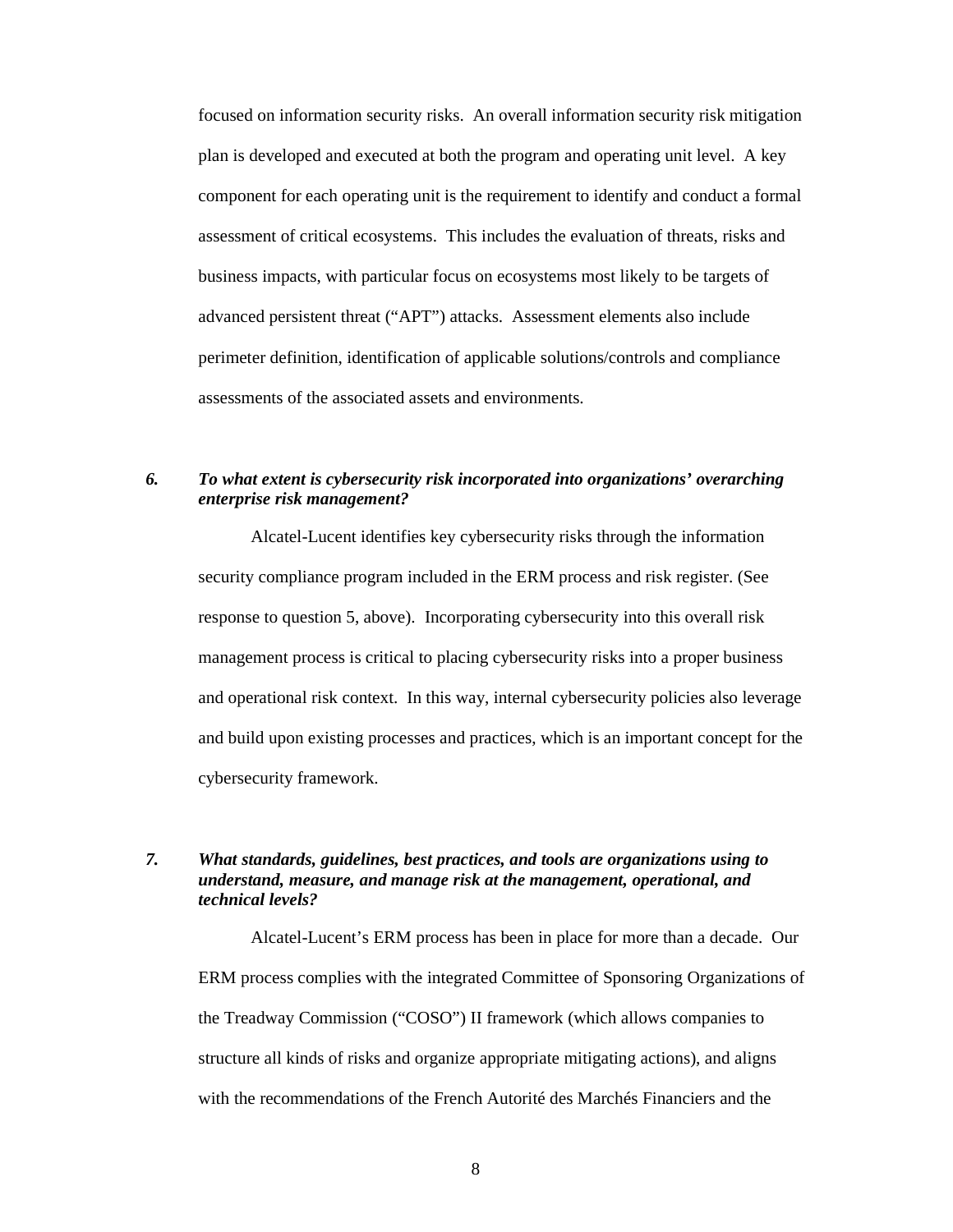Sarbanes-Oxley Act. This risk framework covers 80 lines of risk in the areas of operations, finance, strategy, HR, security, and legal and compliance. The ERM workflow is supported by an integrated risk management platform.

 Alcatel-Lucent recommends the following framework to understand cybersecurity risk. Alcatel-Lucent's overall risk management framework is built using a commercially available governance, risk and compliance ("GRC") platform. Our risk management approach leverages best practice approaches incorporated into the policy management, asset management and risk management solutions that are included in this platform, with customizations that cover ISO compliance, Critical Ecosystems, Third Party Security Management and Project Assessments. Alcatel- Lucent's own processes and practices incorporate concepts from ISO (27005), ISF Cyber resilience framework and CMM, and NIST (SP800-53r4, SP800-30, SP800-37, SP800-137, SP800-39) and include:

- • system/environment classification based on detailed data element inventory and associated criticality classification;
- risk management & compliance reviews incorporated into the system development lifecycle;
- ongoing compliance management based on system criticality, collection of risks into a common risk register; and
- formalized risk evaluation and acceptance, action plans/tracking to remediate risks, and roll up into the enterprise risk management process.

 For technical risk management (i.e. management of risks associated with product development and network deployment), enterprises should consider multiple standards and customize them to address business priorities. Alcatel-Lucent's internal risk and threat management standards were constructed with reference to external standards, practices and guidelines augmented with R&D expertise and insights. The external collateral referenced by Alcatel-Lucent's internal standards includes: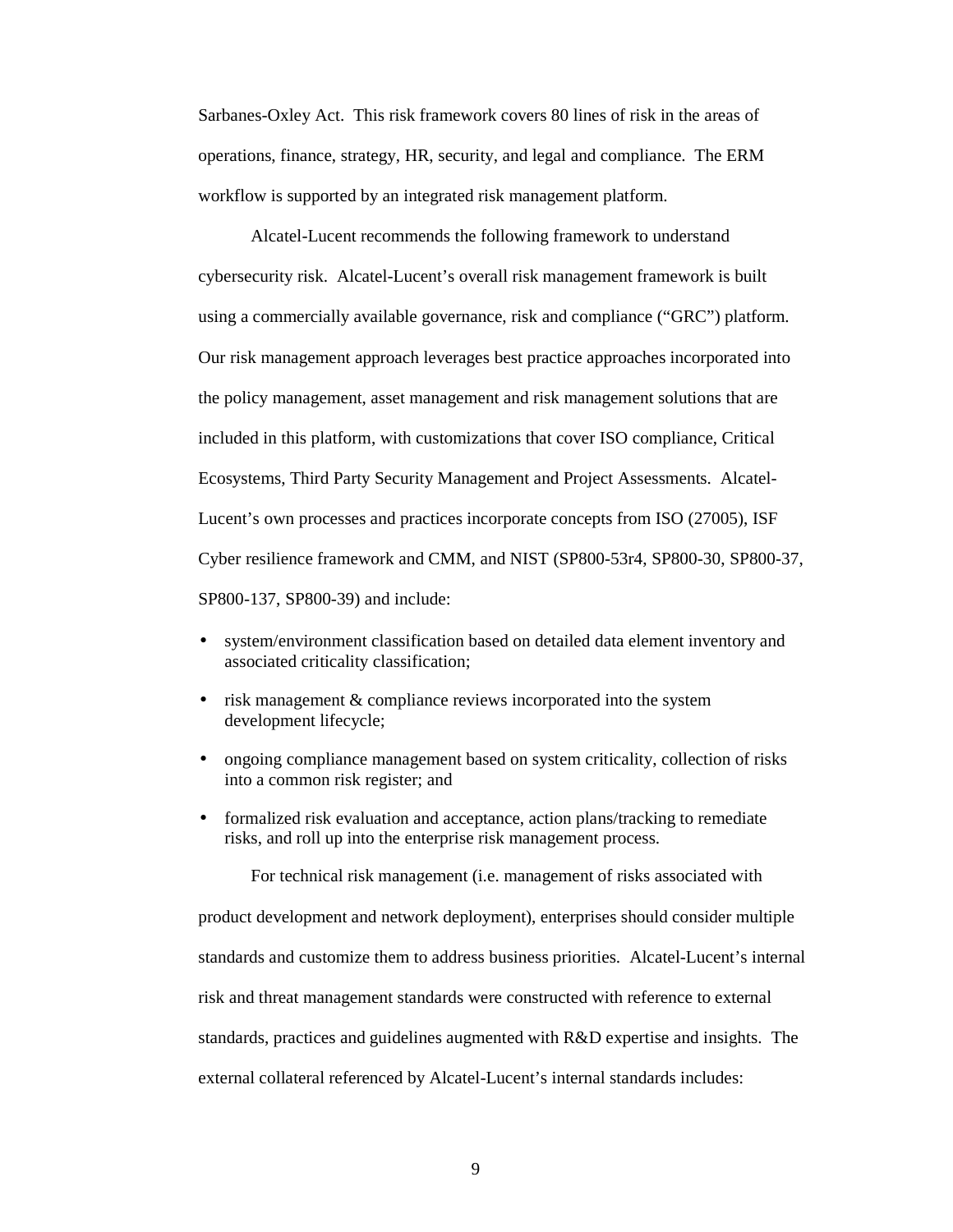- • ETSI TS 102 165-1 V4.2.1 (2006-12) TISPAN; Methods and protocols; Part 1: Method and pro forma for Threat, Risk, Vulnerability Analysis;
- NIST SP 800-30rev1 Guide for Conducting Risk Assessments; and
- ISO/IEC 27005: Information Technology Security Techniques Information Security Risk Management.

#### $\mathbf{Q}$  *and information infrastructures, including telecommunications, energy, financial services, water, and transportation sectors? What organizational critical assets are interdependent upon other critical physical*

 As an initial step to dealing with an organization's dependence on other critical physical and information infrastructures, organizations must identify their own critical assets using techniques such as (i) a risk-based analysis; or (ii) "bright-line" criteria. A risk-based analysis evaluates the criticality of a given asset to an organization based on factors such as its exposure to attack vectors and the impact to the organization of a successful cyber attack on the asset. Bright-line criteria are more deterministic in that an asset is evaluated against a predefined list of criteria constituting a critical asset. If the asset satisfies one or more of the criteria, it is classified as a critical asset.

 Once an organization identifies its critical assets, each critical asset's dependencies on various critical infrastructures should be evaluated and controls put in place to provide continuity of operations in the event that the service provided by a critical infrastructure is interrupted. Examples of "controls" would be battery backup in case electrical power is interrupted; multiple telecommunications carriers and access diversity in case a primary telecommunications service is disrupted; and geographical redundancy in case an event impacts an entire locality.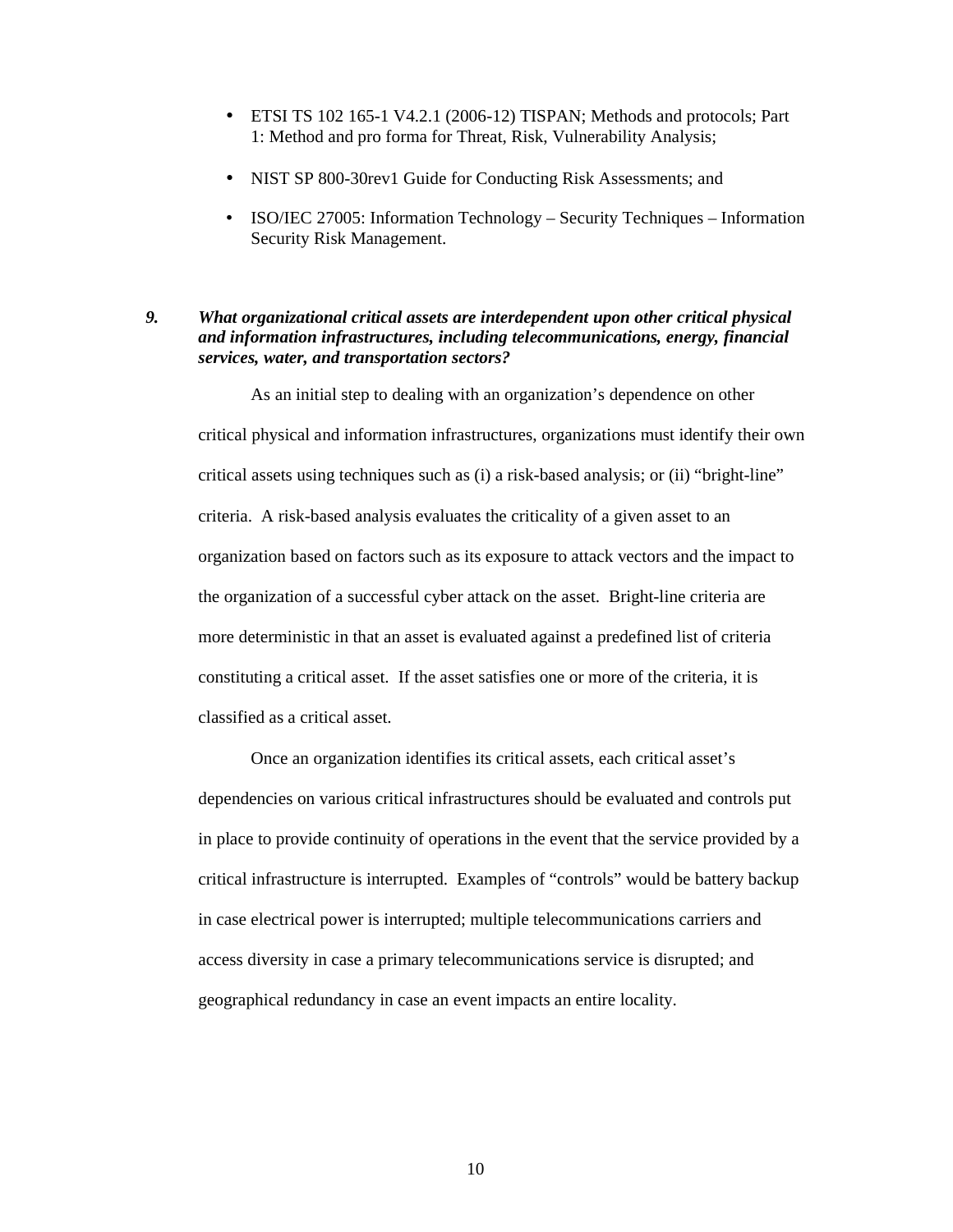10. What performance goals do organizations adopt to ensure their ability to provide  *essential services while managing cybersecurity risk?* 

 The concept of critical ecosystem identification and protection should be a core element of the cybersecurity framework.

 Alcatel-Lucent conducts business continuity and disaster recovery planning, including the classification of our systems into categories that indicate the level of criticality of each system (e.g. platinum, gold, silver or bronze). This serves as a foundational practice. Cybersecurity risk is incorporated into our assessments of critical ecosystems. In these assessments, all aspects of the ecosystem (internal and external) are identified and assessed. Remediation action plans are developed to ensure that effective controls to mitigate the risks to these environments have been implemented. We establish goals for the identification, classification, assessment and remediation of these critical information ecosystems to ensure that the cybersecurity risks to the most critical assets are identified and mitigated. Progress on critical information protection assessments, gaps and remediation plans are tracked.

#### $12.$  *develop national/international standards play in critical infrastructure cybersecurity conformity assessment? Nhat role(s) do or should national/international standards and organizations that*

 Standards are commonly used as inputs or references by critical infrastructure operators to define their expectations in terms of security controls to be deployed within their infrastructures. Such standards are therefore used as baselines to assess conformity of solutions sold by vendors to such operators. Throughout this document, Alcatel-Lucent references the multiple standards and best practices that guide organizations in securing their infrastructure.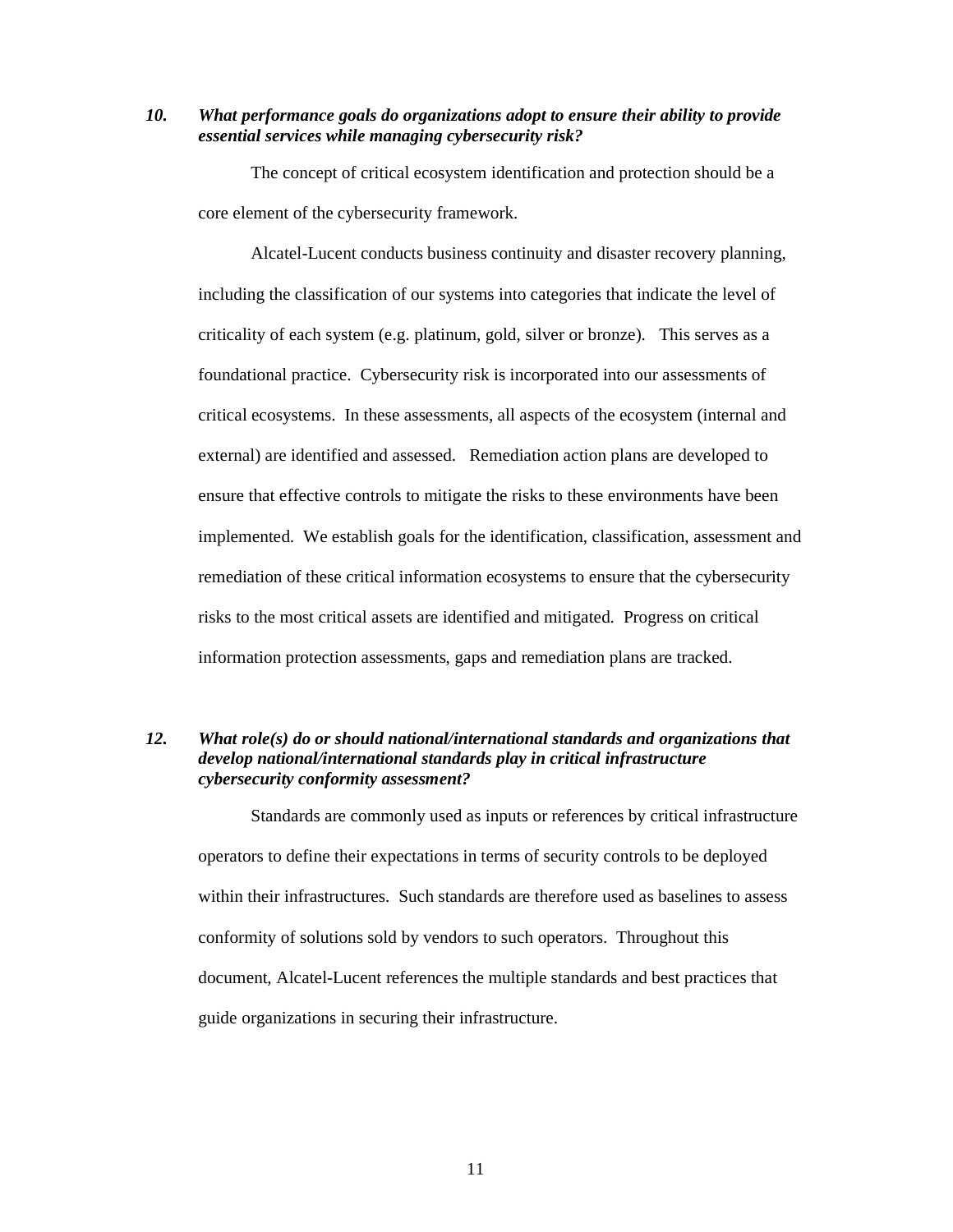# **Use of Frameworks, Standards, Guidelines, and Best Practices**

# *1. What additional approaches already exist?*

 A wide range of standards, guidelines and best practices already exist that can be (and, indeed, are) applied to protection of information and information systems in critical infrastructure. The following are examples of significant domain-agnostic and sector-specific assets:

- Domain-agnostic:
	- o ISO/IEC Standards (including 27000 family, 1335, 15408)
	- o NIST (including 800-30, 800-53, 800-37, 800-39)
	- o SANS 20 Critical Controls: Consensus Audit Guidelines
	- o COBIT Security Baseline
	- o Information Security Forum Standard of Good Practice, Cyber Resilience Framework and CMM
	- o Shared Assessment model/SIG
	- o Network Reliability and Interoperability Council ("NRIC")/Communications Security, Reliability and Interoperability Council ("CSRIC") industry best practices ("NRIC/CSRIC Best Practices"), available at http://www.atis.org/bestpractices/Search.aspx.
- Domain, technology or sector-specific:
	- o NERC CIP (power domain)
	- o NIST 800-82 (industrial control systems)
	- o NISTIR 7628 (smart grid)
	- o 3GPP TS.33.102, TS.35.20x (wireless telecommunications)

Additionally, there are many domain-specific standards bodies and industry fora.

ATIS is one example in the telecommunications domain.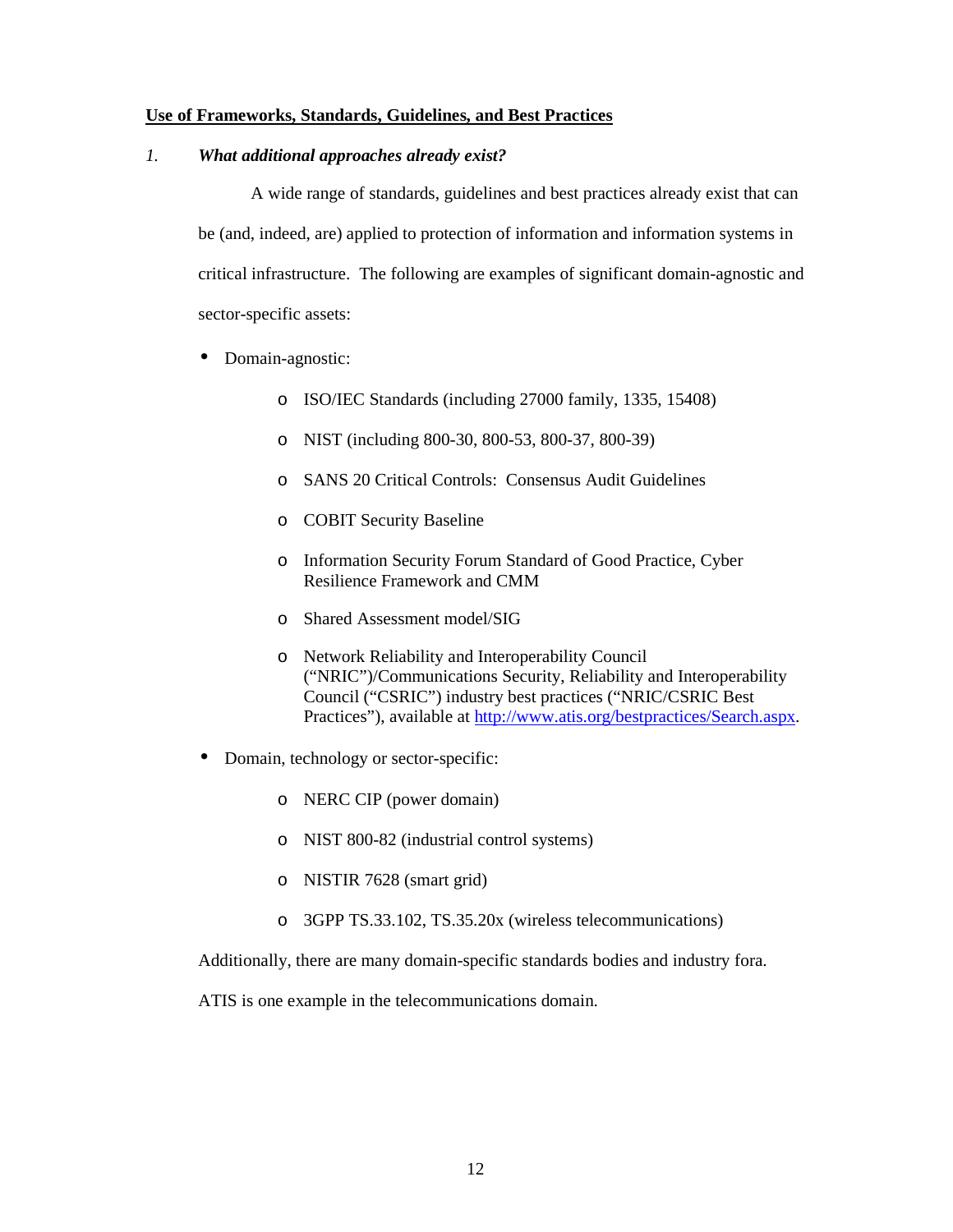## *2. Which of these approaches apply across sectors?*

 The domain-agnostic examples in the previous response can apply across sectors. Technology-specific standards also can be applied across sectors that employ similar technology – for example, NIST 800-82 can be relevant to the use of SCADA in multiple sectors, including energy, water and transport. Standards involving information security, privacy and physical security are also applicable across critical infrastructure sectors.

 Additionally, existing sector-specific standards, practices or guidelines could be adapted for use in related sectors. An example could be the possible construction of a standard for critical infrastructure domains such as gas or transport based on or informed by the assets already established for the power domain.

## *4. What, if any, are the limitations of using such approaches?*

 One barrier to the adoption of standards, best practices and guidelines is the fact that there are multiple potential sources for those standards, best practices and guidelines to consider. The various sources can overlap and could potentially be inconsistent in some areas. Thus, for the purpose of an overarching cybersecurity framework, it would be desirable to develop a single cybersecurity lexicon to help bridge those many sources. Even assuming a common set of standards as a reference, however, often it is necessary or desirable to customize the original asset to the particular business needs of the organization.

 Another limitation is the fact that many of the potential sources were published some time ago, before significant developments such as widespread virtualization, outsourcing, hosting and cloud-based deployments. The time taken for standards to adapt, or for new standards to be published, can be significant. Industry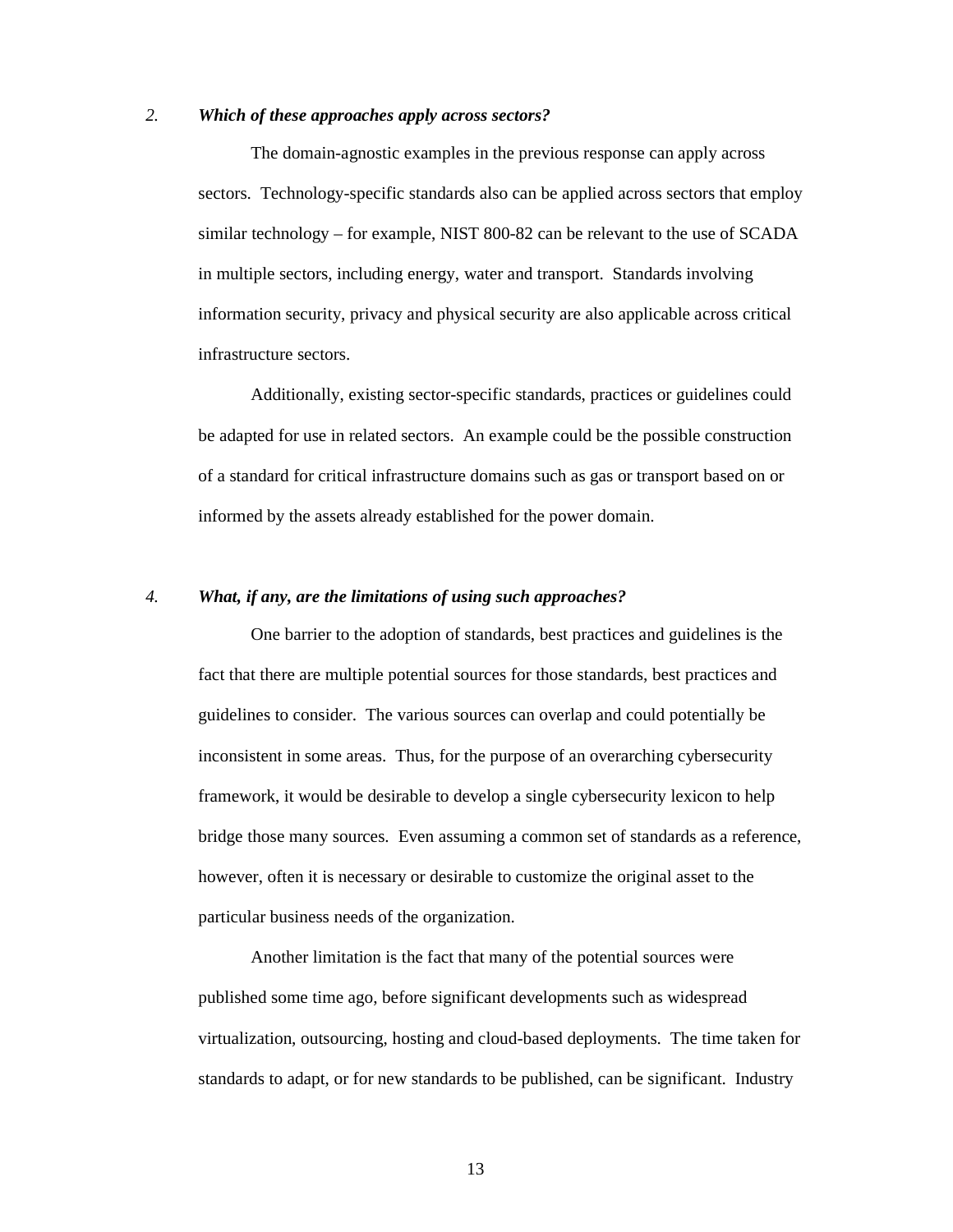"best practices," such as those developed through industry participants at NRIC/CSRIC provide a much quicker vehicle for conveying up-to-date processes and procedures. Because they are not intended to be mandatory, technical experts can convene quickly and openly and identify the best practice that applies to changing technologies and configurations.

 A potential limitation of standards-based approaches to information security can potentially be an excessive focus on complying with that standard at the cost of genuine focus on informed and proactive risk management practices applicable to a particular organization at a particular time. It is important to guard against standards- based approaches creating a false sense of security or even impeding agility in security management.

 As discussed previously, different critical infrastructure sectors have different business imperatives, different levels of technological sophistication, and a differing ability to implement compensating controls. For example, critical infrastructure sectors employing SCADA systems heavily rely on physical security and logical separation of networks to protect their critical systems. Other critical infrastructures that require direct interfaces to the Internet do not have that luxury. These types of differences almost by definition require distinct approaches to cybersecurity.

## *5. What, if any, modifications could make these approaches more useful?*

 Approaches based on applying existing standards can be made more useful through guidelines provided by the relevant standards body on how to apply key assets in particular domains, based on consensus, voluntary compliance, and best practices. Again, adoption of a common lexicon across critical infrastructure can also aid in making standards-based approaches more useful and effective.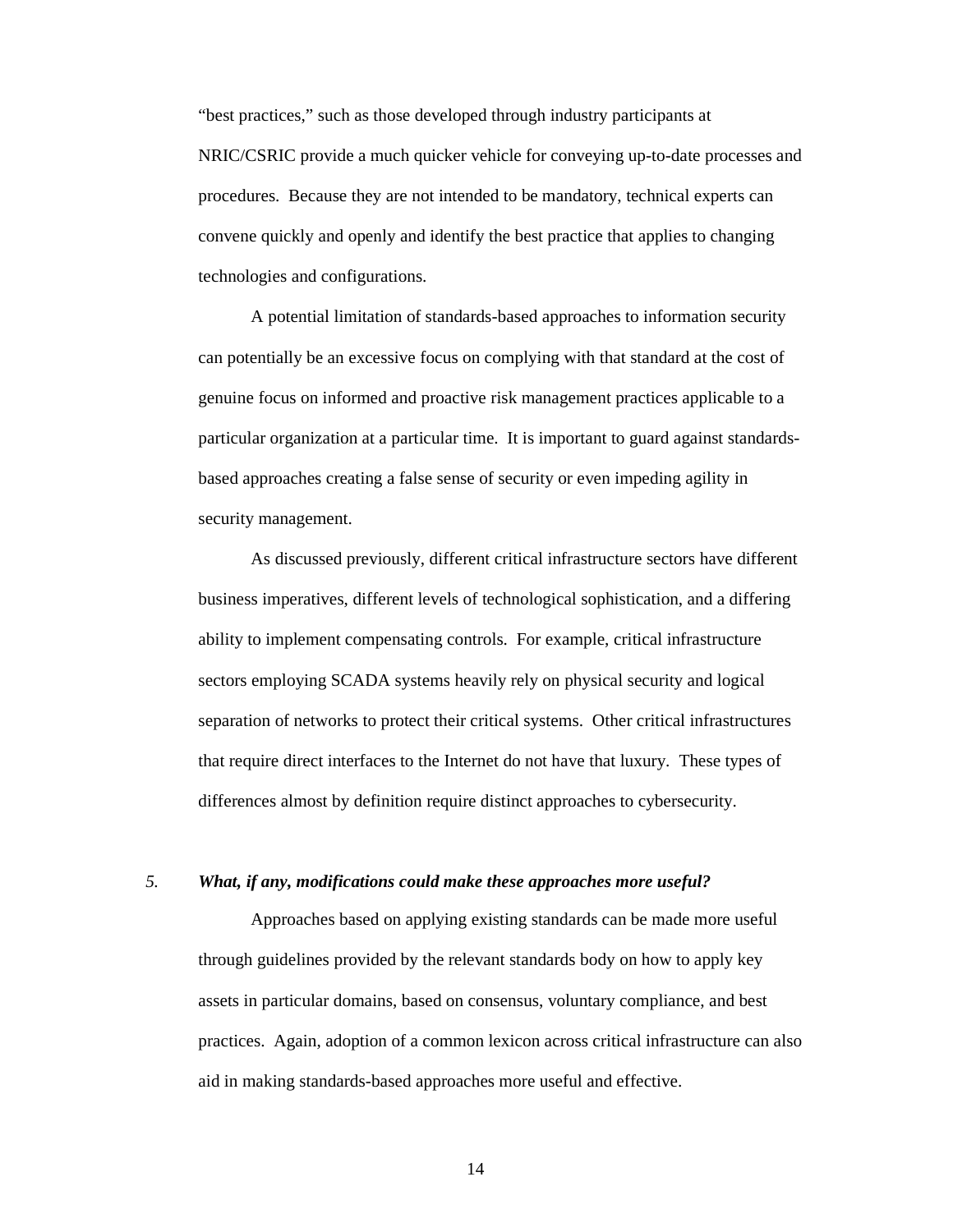Another way to improve the results of standards-based approaches is to ensure that the standards evolve as technologies and the threat landscape evolves. The applicable standards body should ensure that the standards remains current, for example, through a periodic gap-analysis of existing standards to identify areas where new or amended standards are required.

## *6. How do these approaches take into account sector-specific needs?*

 These approaches need to be flexible enough to address the varying business priorities, varying threats to and different technologies used by the different critical infrastructure sectors. Technology agnostic standards coupled with sector-specific standards provide this flexibility provided they are kept up to date to reflect the changing threat environment.

## *9. What other outreach efforts would be helpful?*

 The following activities would be helpful in creating a cross-sector security framework:

- • Define a standard security lexicon of general security principles for critical infrastructure sectors.
- Sector-specific training on general security principles in the sector's terminology. Awareness of supply chain security requirements.
- • Security framework that harmonizes sector-specific security standards, guidelines and regulations to standard security lexicon.
- • Institute and maintain a catalog of threats for use by critical infrastructure sectors.
- • Convene a forum that facilitates communication among critical infrastructure sectors without concern of disclosure by the forum of business-sensitive information.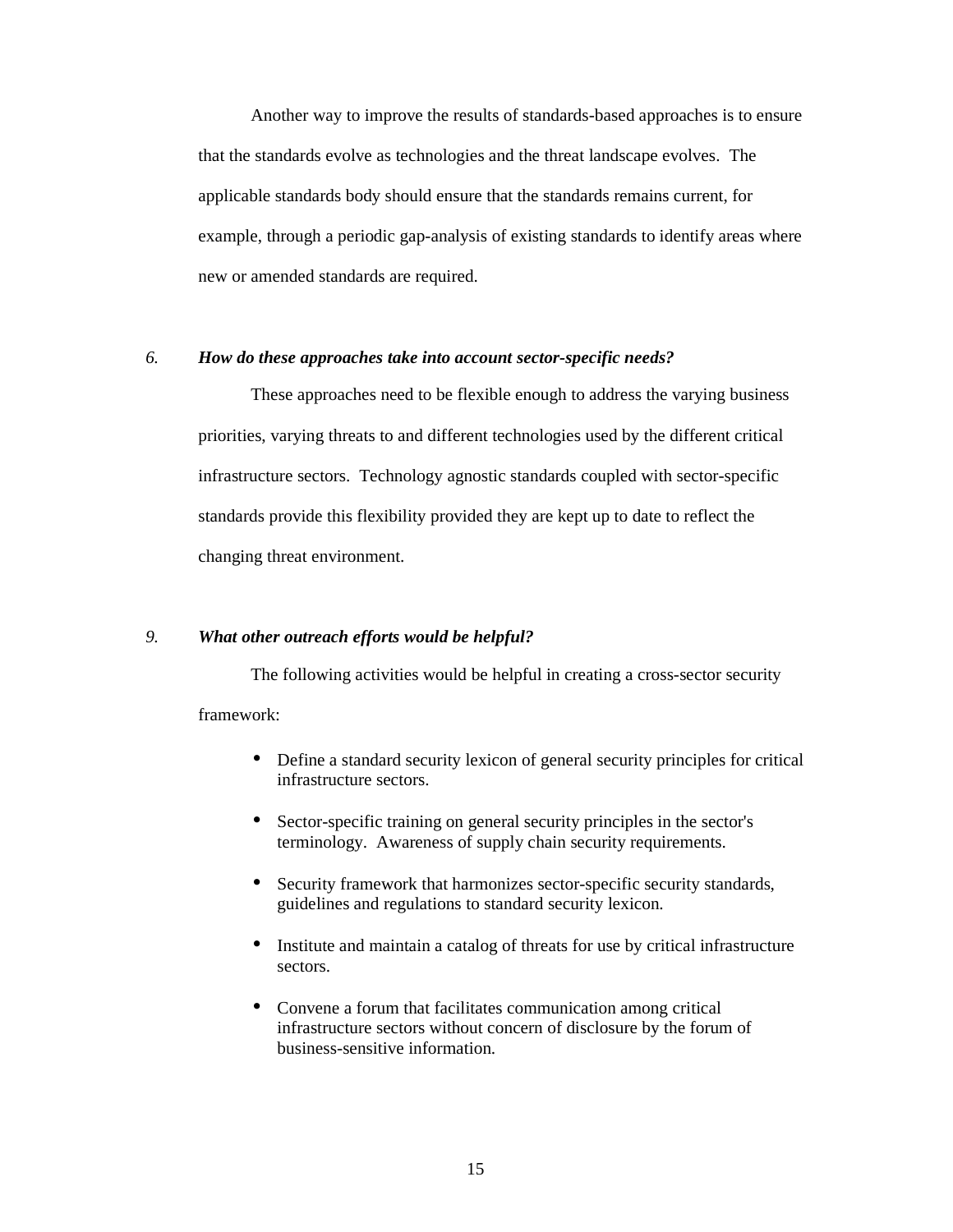## **Specific Industry Practices**

#### $\boldsymbol{l}$ . *1. Are these practices widely used throughout critical infrastructure and industry?*

 The RFI lists a number of "core practices" used by critical infrastructure, described in further detail below. Certain critical infrastructure sectors may present different risk factors leading to different emphases, but all of the core practices are accounted for to some degree. For example, energy sector places greater emphasis on core practices promoting high availability and reliability; the banking and finance sector emphasizes core practices promoting data integrity; and the health care and public health sector emphasizes core practices promoting privacy.

 **Separation of business from operational systems** is typically implemented by perimeter networks (sometimes referred to as "DMZs") that prevent direct access to the critical infrastructure operational systems (e.g., SCADA systems) by entities outside of the operational zone. These could be entities within the business or entities external to the business.

 **Encryption and key management** are used by organizations to protect the privacy and confidentiality of data at rest and in-transit. Cryptographic algorithms use keys to manage the data encryption and decryption process. Key management is the process used to distribute the keys to the appropriate individuals.

 **Identification and authorization of users accessing systems** is required to ensure only authorized individuals can access systems. Each individual user should have their own unique user ID so that their actions on the system can be accurately tracked, thus ensuring user accountability. Two factor authentication (e.g., user ID and password, plus secure token) should be used on critical systems to protect user passwords from being compromised. Role-based access control ("RBAC") based on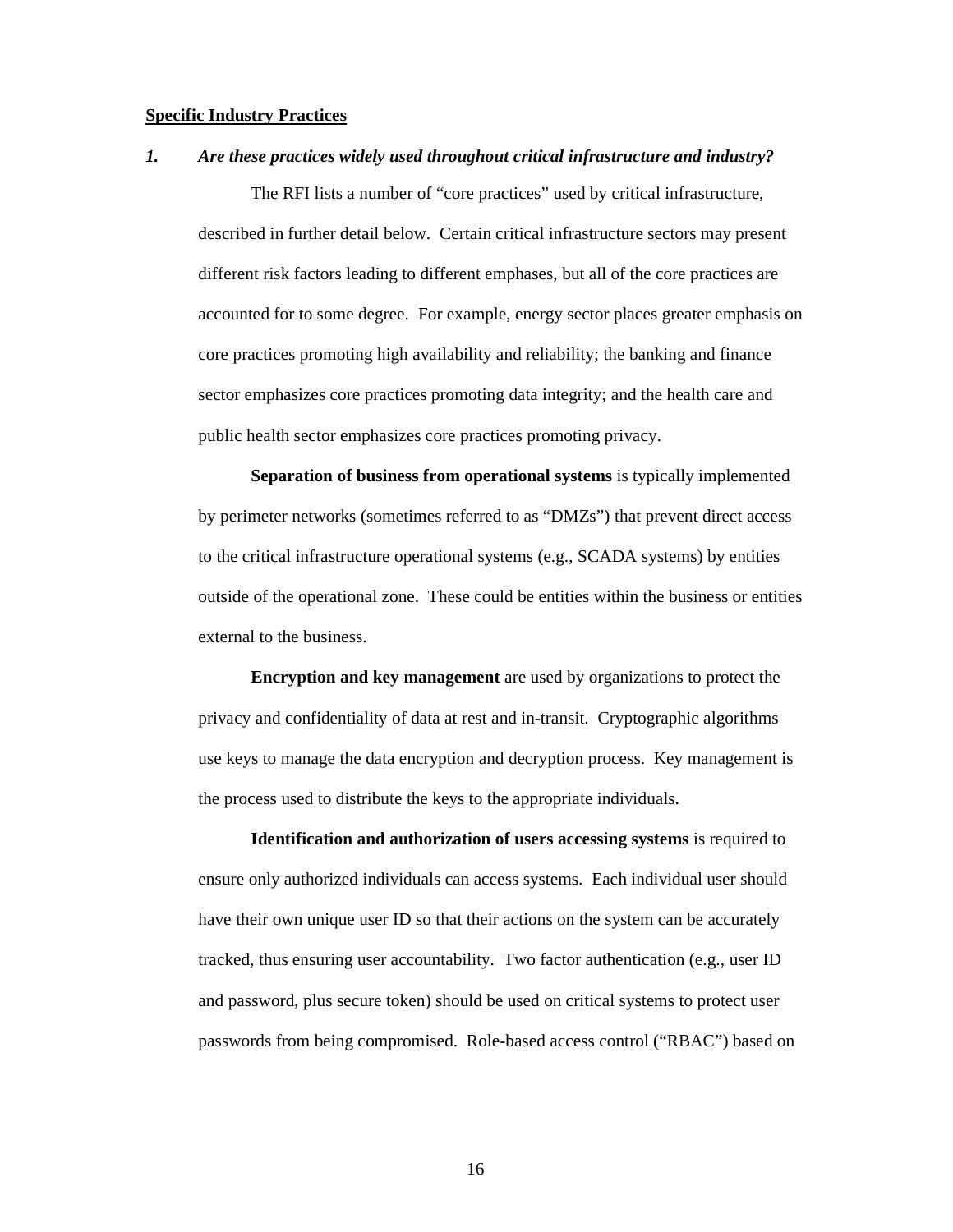the principal of least privilege should also be used to ensure users are not able to access unnecessary system capabilities or information.

 **Asset identification and management** informs organizations about what they need to protect. Obviously, it is important to keep an organization's asset list up to date; asset management is responsible for maintaining the asset list. There are multiple automated tools available for identifying networked assets. Maintaining the assets themselves is another aspect of asset management. For example, patch management can be considered a subset of asset management.

 **Monitoring and incident detection tools and capabilities** provide situational awareness about an organization's network and operations. In addition to traditional firewall and Intrusion Detection Systems/Intrusion Protection Systems ("IDS/IPS") and next generation Security Information and Event Management ("SIEM") systems combined with analytic software can provide a rapid indication of the presence of an attacker or APT on an organization's network, in an organization's system, or exfiltrating an organization's information.

 **Incident handling policies and procedures** must be documented, reviewed, and exercised on a periodic basis. An incident handling policy provides guidance regarding notification and handling of security incidents in a structured and consistent manner. Incident handling procedures describe what is to be done and who is to do it when an incident occurs. It is important that the policy be reviewed and exercised on a periodic basis because the threat environment is constantly changing and organizational dynamics are subject to change as well.

 **Mission/system resiliency practices** are intended to provide continuity of operations to an organization's primary business. Typical technical resiliency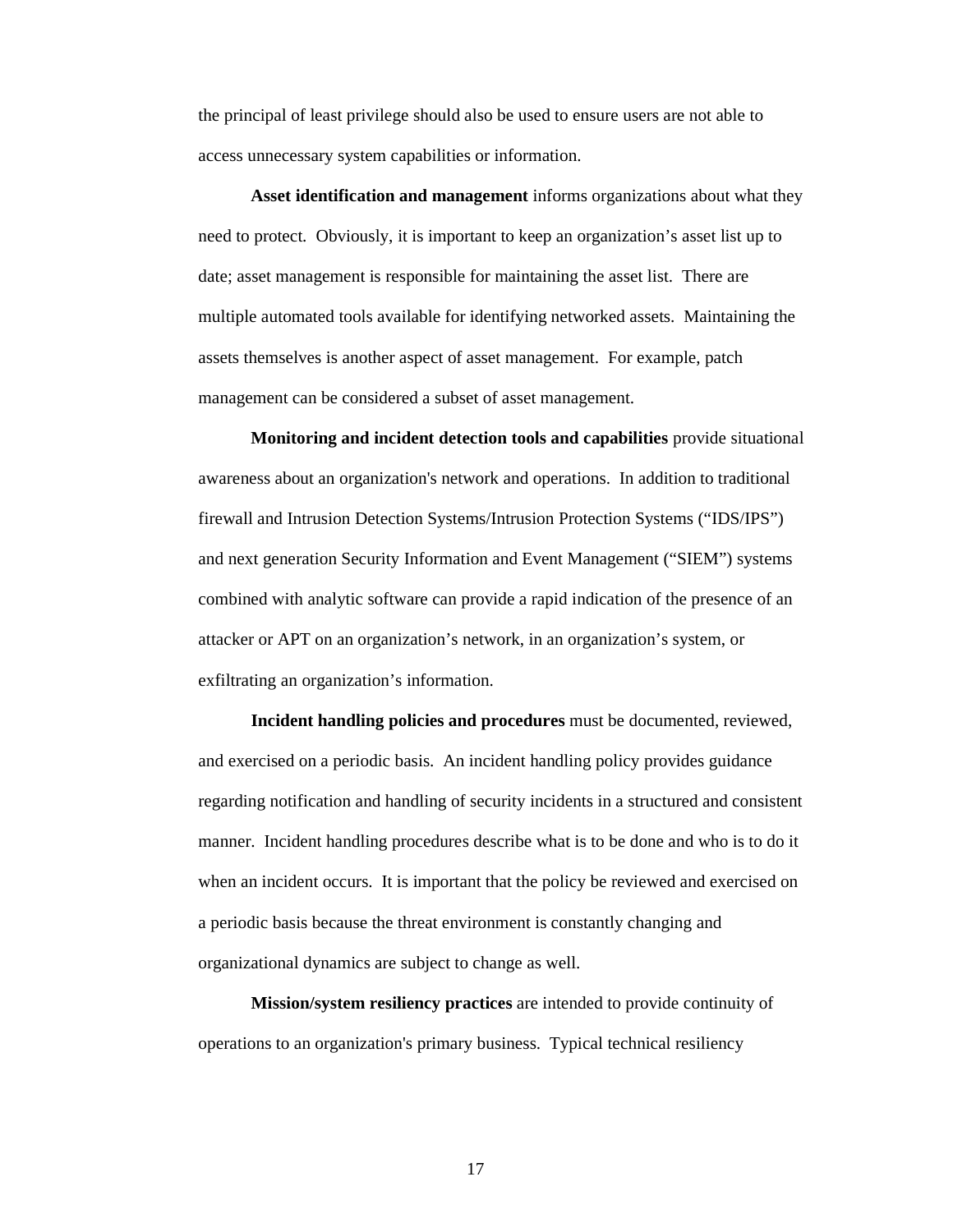practices focus on redundancy: redundant energy supplies, redundant operations centers, redundant data centers, redundant telecommunications links, etc.

 **Security engineering practices** should be followed that design security into an organization's systems from their start through their end of life. An organization should have a methodology in place that includes planning for security during project inception, implementing and testing for security during project development, secure deployment during project rollout, maintaining security during the project's operational life, and secure decommissioning at the project's end of life.

## *2. How do these practices relate to existing international standards and practices?*

 The following are examples of existing standards and practices that relate to the specific practices described above:

• Separation of business from operational systems

NIST 800-80

NRIC/CSRIC Best Practice 8-6-5170

• Use of encryption and key management;

NIST 800-53 (IA-7, SC-12, SC-13, SC-17)

ISO/IEC 27001 (A12.3.1, A12.3.2, A15.1.6, A15.2.2)

NRIC/CSRIC Best Practice 8-6-8028

• Identification and authorization of users accessing systems

NIST 800-53 (AC-1..22, IA-1.8)

ISO/IEC 27001 (A11.\*)

NERC (CIP-003, CIP-005)

NRIC/CSRIC Best Practice 8-7-8083; 8-7-8086

SANS 20 (CC-8, CC-9, CC-11)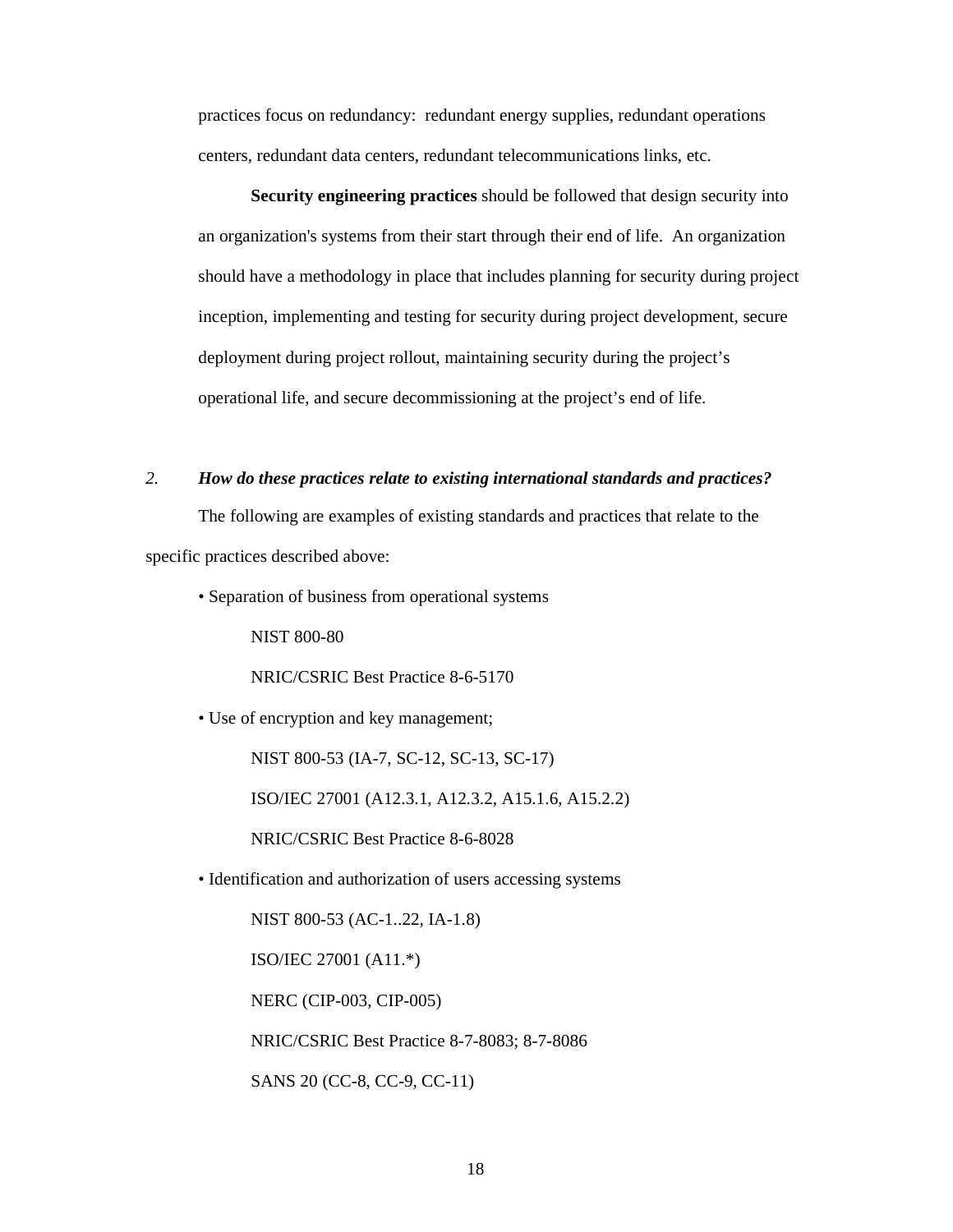Vulnerability management (CERT, ICS-CERT)

• Asset identification and management

ISO/IEC 27001 (A7.1.1.3, A8.3.2, A9.2.4.6, A10.7.1.2)

NIST 800-53 (CM-8, PM-5)

SANS 20 (CC-1, CC-2)

NERC (CIP-002, CIP-003)

NRIC/CSRIC Best Practices 8-7-8089, 8-7-0510.

• Monitoring and incident detection tools and capabilities

NIST SP 800-61: Computer Security Incident Handling Guide

 ISO/IEC 27035: Information Technology – Security Techniques –Information Security Incident Management

 ICS CERT: Recommended Practice: Developing an Industrial Control Systems Cybersecurity Incident Response Capability.

NRIC/CSRIC Best Practice 8-8-8072

• Incident handling policies and procedures

ISO/IEC 27001 (A13.1.1..2, A.13.2.1.3)

NIST 800-53 (IR-1.11)

SANS 20 (CC-18)

NERC (CIP-008)

NRIC/CSRIC Best Practices 8-7-1008, 8-7-5092, 8-7-8062, 8-8-8061

• Mission/system resiliency practices

 NIST SP 800-34: Contingency Planning Guide for Federal Information Systems

 NERC: Security Guideline for the Electricity Sector: Continuity of Business Processes and Operations Operational Functions

NRIC/CSRIC Best Practices 8-7-1048, 8-7-5204, 8-7-5222, 8-7-5223

• Security engineering practices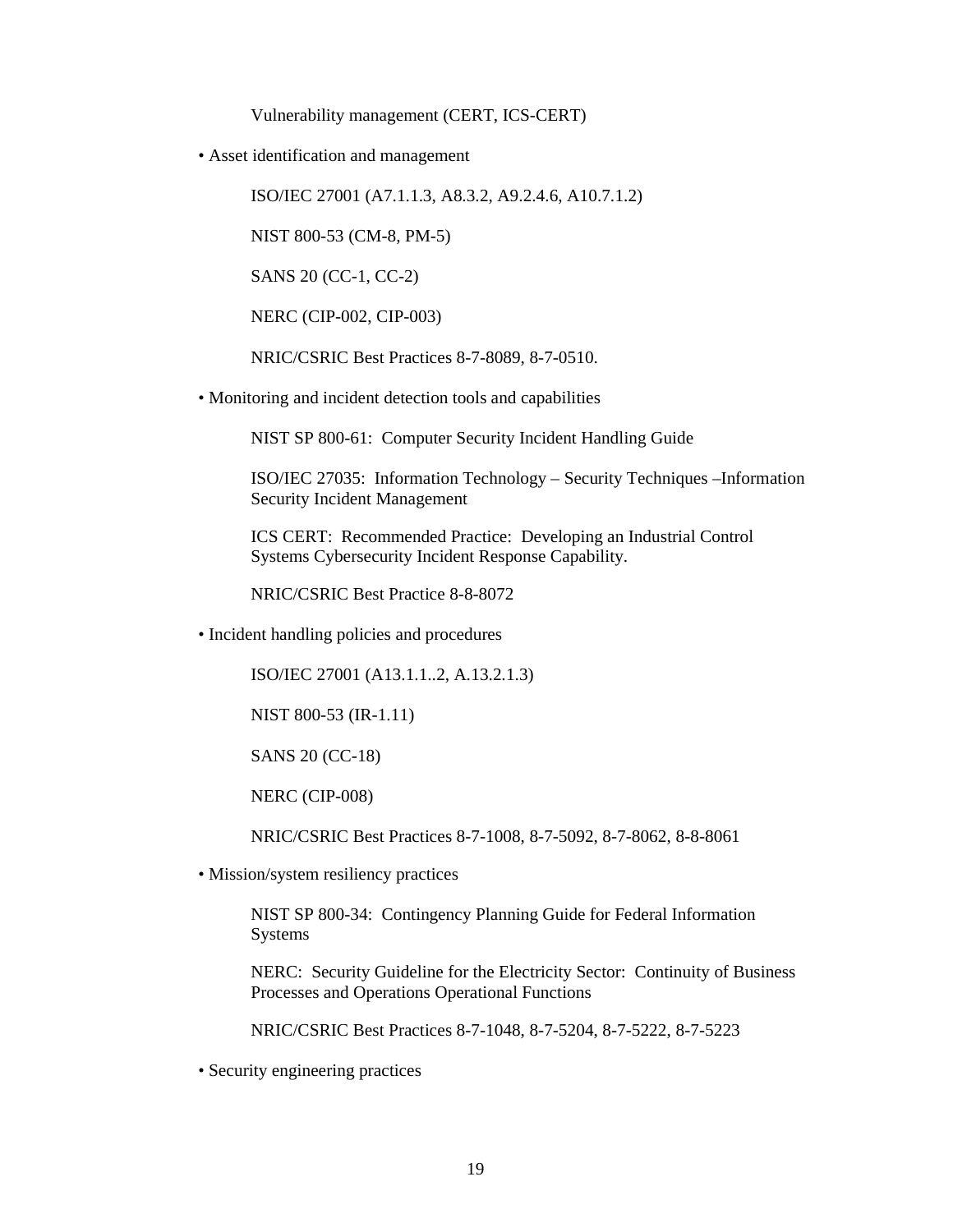NIST SP 800-27: Engineering Principles for Information Technology Security

 ISO/IEC 21827: Security Techniques – Systems Security Engineering – Capability Maturity Model ®

NRIC/CSRIC Best Practices 8-7-0565, 8-7-5167, 8-7-5218, 8-8-8033

# *3. Which of these practices do commenters see as being the most critical for the secure operation of critical infrastructure?*

 Alcatel-Lucent believes that a defense-in-depth practice is the most critical practice for the secure operation of critical infrastructure followed by adherence to a security lifecycle. Defense-in-depth consists of placing multiple layers of security controls throughout a cyber system in order to use multiple defense mechanisms to defend the system against attack. These security controls should be in place throughout the system's lifecycle and can include the personnel, procedural, technical and physical controls listed above. A defense-in-depth practice can not only prevent security breaches, it can also delay an attacker's ability to accomplish their objective, thus giving an organization more time to detect and respond to the security breach. Finally, a defense-in-depth practice also includes practices designed to keep the system up and running in the face of an attack.

 A security lifecycle consists of security engineering practices that are performed at every stage of the system lifecycle; from system conceptualization through decommissioning. A security lifecycle includes planning for security during project inception, implementing and testing for security during project development, secure deployment during project rollout, maintaining security during the project's operational life, and secure decommissioning at the project's end of life.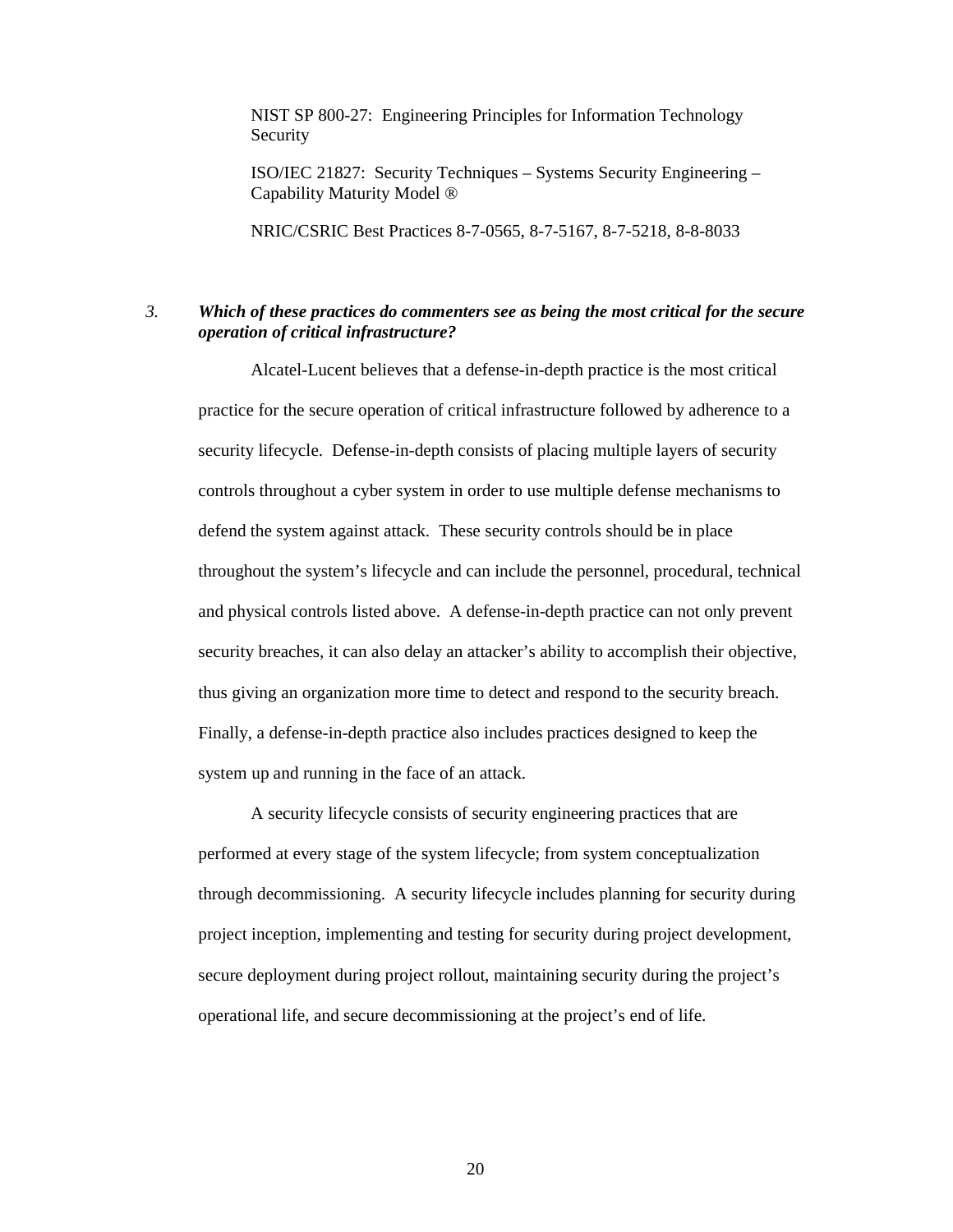## *5. Which of these practices pose the most significant implementation challenge?*

 Although implementing technical practices such as encryption and key management, access control and authentication, and incident detection may be technically challenging, those practices that span multiple organizations, or require organizational change pose the most significant implementation challenge.

 Organizations that historically have not been involved in security are resistant to taking on additional responsibility without being convinced. In addition, for organizations that consist of business divisions that operate independently, such organizations may not be amenable to implementing a practice spanning horizontally across all organizations of a company.

 Implementing a security engineering practice consisting of security activities performed throughout a system's lifecycle requires implementation of security practices by design, engineering, operations and maintenance teams. Each of these teams needs to see the value of the security activities they are being asked to perform and agree to perform them. The education and negotiation required to implement a security engineering practice can be very challenging and time consuming.

 Redesigning business processes and networks in order to separate business from operational systems can also be very challenging for exactly the opposite reason. Now organizations are being asked to do without access to information and systems they have grown accustomed to using. Challenging and time consuming education and negotiations are required to implement this practice as well.

# *6. How are standards or guidelines utilized by organizations in the implementation of these practices?*

 Alcatel-Lucent takes a proactive approach to defining and implementing standards and guidelines in our products. We actively contribute our communications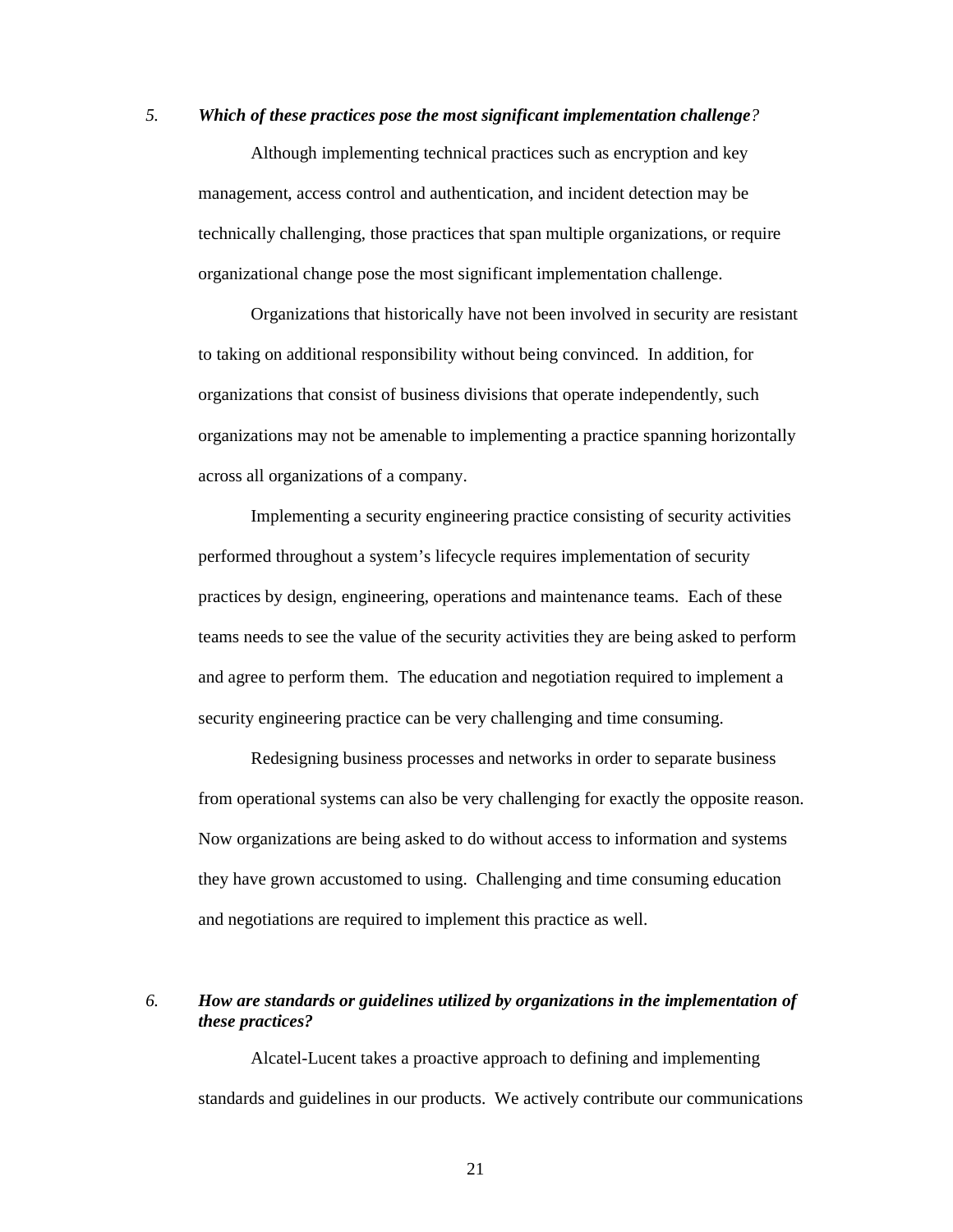and security expertise to numerous standards bodies. Alcatel-Lucent representatives on standards bodies work closely with Alcatel-Lucent-internal organizations responsible for developing our products. This relationship ensures that Alcatel- Lucent products implement the latest security capabilities as quickly as possible. A product's compliance to a given security standard will be placed in the product roadmap for earliest possible inclusion in the product.

#### *resources to invest in, create, and maintain IT standards? 7. Do organizations have a methodology in place for the proper allocation of business*

 Organizations allocate resources based on business risk. Alcatel-Lucent takes a proactive approach to participation in standards bodies. This approach allows us to keep abreast of emerging standards and develop plans for their implementation. These plans incorporate performing a business risk assessment and allocating the appropriate resources at the appropriate time based on the result of the assessment.

 Alcatel-Lucent takes a surgical approach in determining in which standards bodies to participate and to which standards we contribute. There are so many standards bodies that this is the only approach that makes business sense. An evaluation is made involving the effectiveness of the standards body, its influence on the telecommunications industry, and its impact on Alcatel-Lucent product lines before deciding to participate in a given standards body or on a given standard.

# *8. Do organizations have a formal escalation process to address cybersecurity risks that suddenly increase in severity?*

 It is standard practice to have a formal incident escalation and crisis management process that is used for information security and cybersecurity incidents.